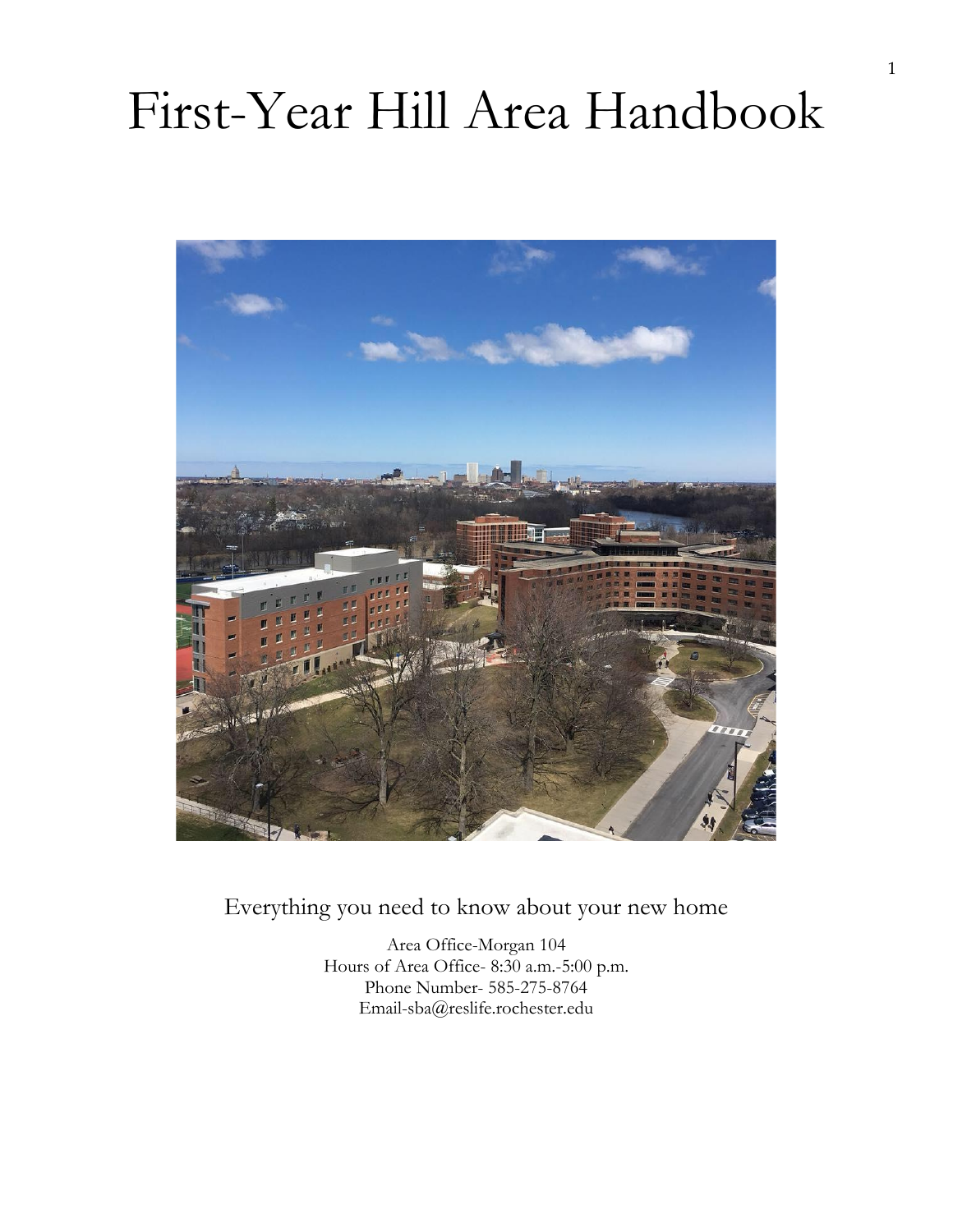#### 2

## **The Office for Residential Life and Housing Services**

#### **First-Year Hill- Staff and Student Leaders**

- **Area Coordinator (AC)**-Scott Sheehan is the professional staff member who oversees the daily operations of Genesee and Susan B. Anthony (SBA) residence halls. Duties include coordinating check-in and check-out; supervising Graduate Head Residents (GHRs), and Resident Advisor staff; maintaining records; advising student groups; and meeting with students to discuss problems. He can be reached by email at [ssheeha4@reslife.rochester.edu](mailto:ssheeha4@reslife.rochester.edu) and by phone at 585-275-8764. His office is in Morgan 104.
- **Graduate Head Resident (GHR)** Xinyuan "Tom" Yi (Susan B. Anthony floors 4-6) and Sophie Mackenzie (Genesee floors 4-7 and Susan B. Anthony floors 1-3). The GHR is a current graduate student whose responsibility is to supervise a Resident Advisor Staff and to work with student leadership groups within the residence halls.
- **Area Secretary**-Panagiota "Yola" Kangelidis- Yola handles lock changes, room condition forms, bed height changes, reservation of Friel and Harper lounges, and many other duties. She is located in Morgan 104 can be reached by email at [pkangeli@reslife.rochester.edu](mailto:pkangeli@reslife.rochester.edu) and by phone at 585-275-8764.
- **Associate Director (AD)**-Michael Pettinato. The Associate Director for the First-Year Areas responsibilities include overseeing the First-Year Quad, First-Year Hill, Hill Court, Southside, as well as summer housing programs. His office is in the First-Year Quad Area office and can be reached by phone at 585-275-5685 or by email at [m.pettinato@rochester.edu.](mailto:m.pettinato@rochester.edu)
- **Resident Assistant (RA)** Each hall has an RA who lives on the hall and works closely with residents to help establish a healthy and enjoyable community atmosphere. These upper-class students are here to answer any questions you may have about living at the University. RAs are trained to advise you on most concerns and problems that you may have in all areas, including roommate mediation, student counseling, academic and social support.
- **ESW and Maintenance** The housekeeping staff—made up of seven Environmental Safety Workers (ESWs) and a working leader—is supervised by Dewann Perry. The ESW staff is responsible for cleaning bathrooms, hallways, lounges, offices, and other public areas in SBA. They do not clean student rooms nor are they responsible for cleaning areas that are made excessively dirty by residents or those areas that are abused as a result of resident or visitor use. The ESWs, for the most part, are assigned to specific floors. We encourage you to get to know these wonderful, hard-working people. These staff members generally work 5:30am-2:00pm Monday-Friday.
- **Dandelion-(D'Lions)**-D'Lions are chosen to promote school spirit and a sense of community through campus social events and community service programs. They encourage interaction between students, the University, and Rochester communities. They typically decorate halls, coordinate birthday celebrations, and organize specific hall and campus-wide events. D'Lion rosters can be found on the CCC website: <https://ccc.rochester.edu/organization/dlions>
- **Fellows**-The Fellows are upper-class students with strong academic credentials and an impressive record of campus involvement. They applied to live in First-Year Housing Areas so that they could help introduce First-Year students to the rich array of academic, social, and co-curricular opportunities available on campus.
- **EcoReps** -The EcoReps will work to promote environmentally responsible behavior in the residence halls. Through their training and knowledge, these students will hold events to inform their hall mates about sustainability and sustainable practices on campus. The program itself strives to create an environmentally literate student population, which will reduce the campus's ecological footprint by advocating change in the behaviors and attitudes of our campus culture.
- **Leadership Ambassadors**-The First-Year Hill Leadership Ambassador team is comprised of three first-year students who make the area a better place to live. The council organizes activities, allocates funds to various building undertakings, and advises the administrative staff and Graduate Head Residents on area issues and concerns. The council's budget comes from student activities fees. In past years, the First-Year Hill Leadership Ambassadors have organized annual events including Sue Boo, exam study breaks, the SBA/Quad Olympics, a glow-paint dance, and Sue Done It.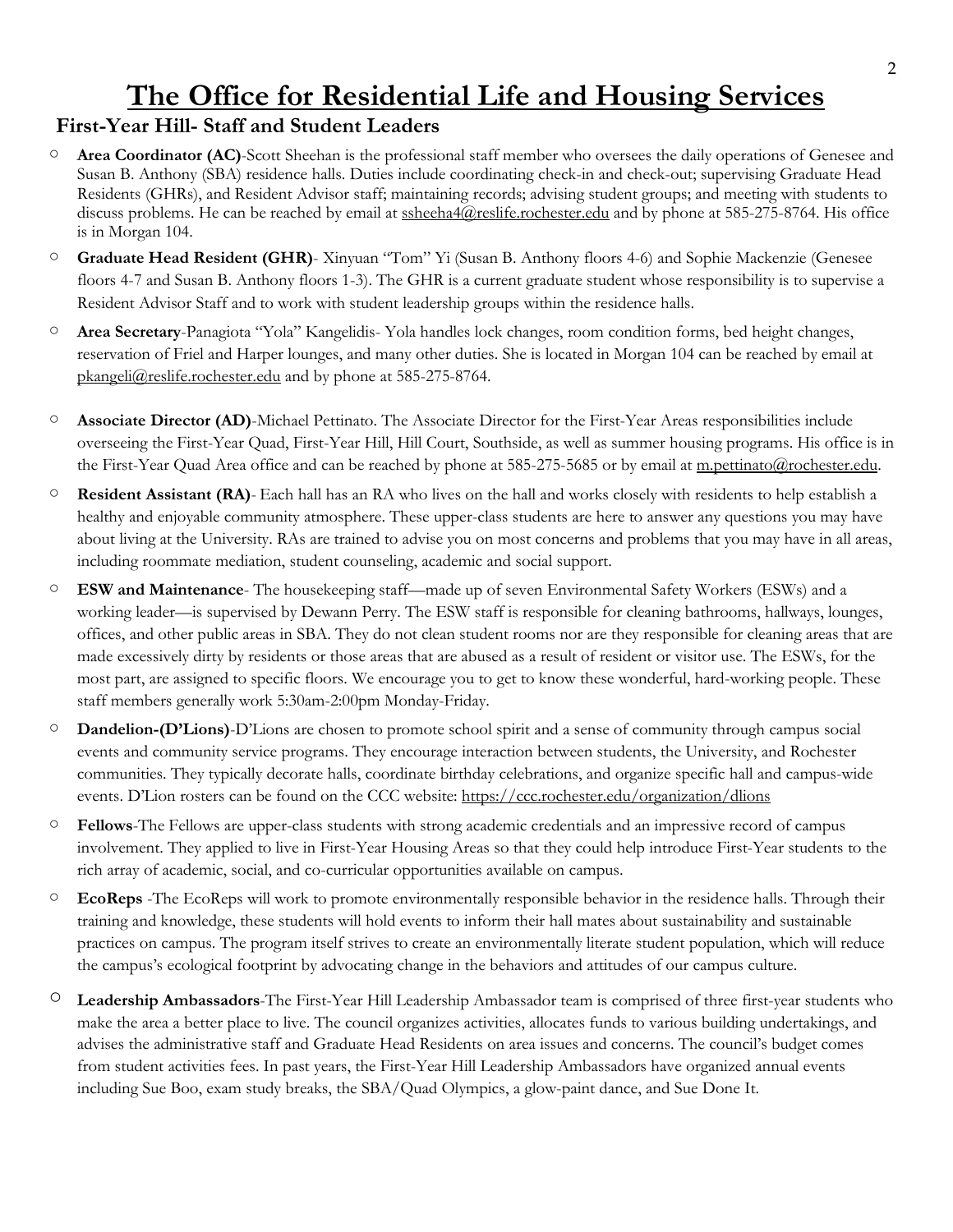#### **Locations of Useful Things**

- **Vending**
	- For SBA, Vending machines are located in the basement near the laundry room.
	- Genesee vending Machines will be located on the third floor of the building.

#### ○ **Laundry**

- For SBA, laundry is located in the basement and on the 7th floor. To access the 7th floor you must take the elevator to the 6th floor then climb stairs up to 7th floor.
- For Genesee, laundry is located on the 3rd floor.

#### ○ **Trash/Recycling**

- For SBA, there is trash room located on each floor as well as recycle bins located by the kitchen.
- For Genesee, there is a trash and recycling room on each floor.

#### ○ **Common Kitchens**

- For SBA, there is kitchen located on each floor.
- For Genesee, there is a kitchenette located on the 3<sup>rd</sup> floor.

#### **Reservable Rooms**

- For SBA, Harper and Friel lounges are reservable rooms. To reserve call or stop by the Area office.
	- Harper is a conference style room with a conference table and seating for 12 and additional couch seating.
	- Friel is a large space with moveable furniture (couches, love seats, and chairs) that can fit large groups (50+) students. It has technology (projector and screen) installed. A private kitchen is attached to Friel.
- For Genesee, there are many reservable rooms on the third floor including small study rooms and large conference rooms complete with technology. These rooms are reserved through EMS where more specifics on the room can be found.

#### **Area Resources**

- **Grills**-There is a grill located outside of Genesee Hall near the swing set. Please make sure you follow fire safety code when operating the grill. If you purchase lighter fluid or charcoal for the grill it may not be stored in your residential room or in any residential space.
- **Check Out Items**-In the SBA Service Desk students are able to check out items including cleaning supplies, vacuums, brooms, board games, and pool sticks.